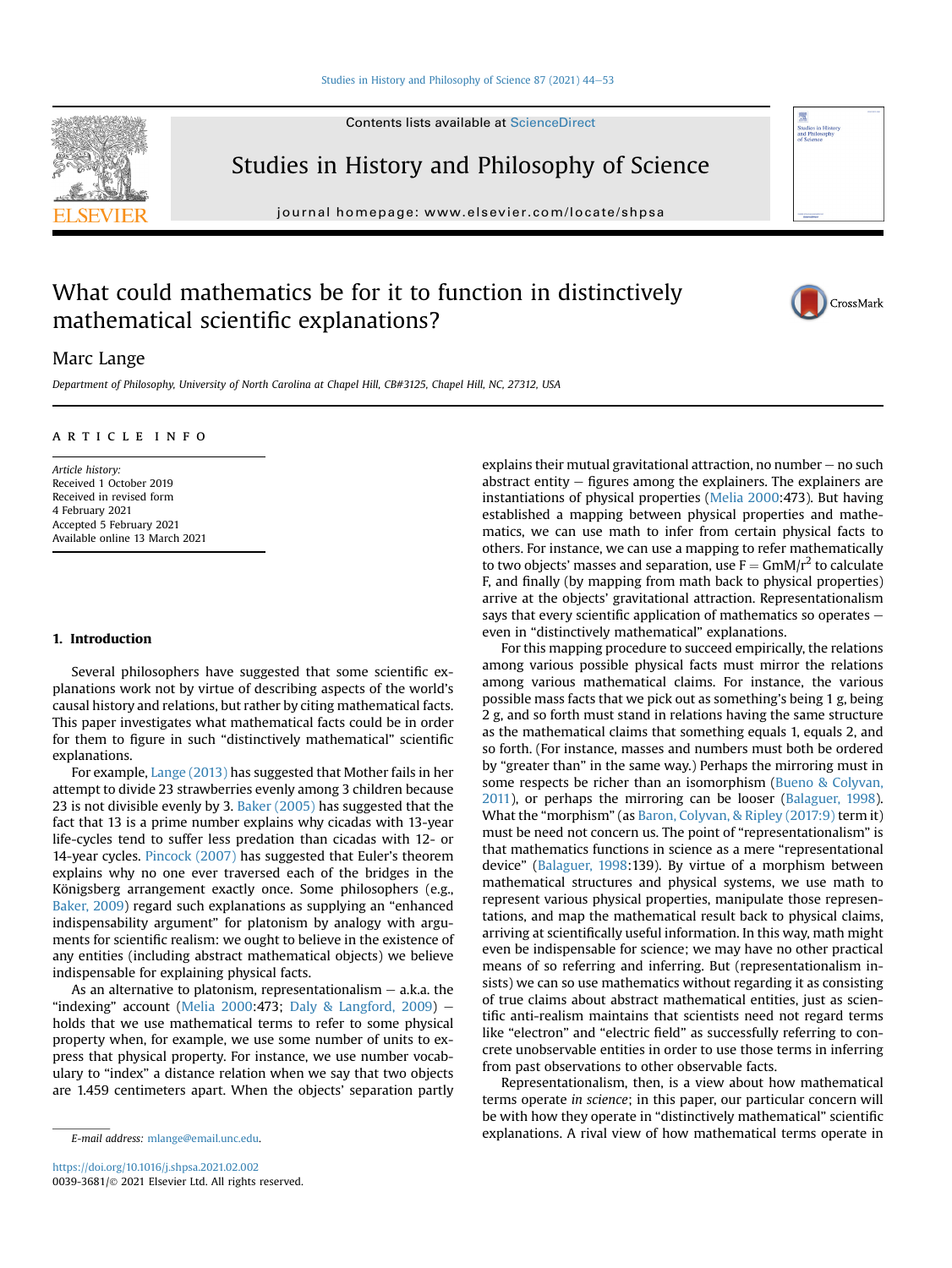science is a platonist view, according to which mathematical terms in science describe abstract mathematical entities existing outside of spacetime and having no causal relations. This platonist view of mathematical language in science would naturally be coupled with the same view of how mathematical language operates in mathematics. After all, if mathematical abstracta must exist for mathematics to play its scientific roles, then those abstracta are available to be what claims in mathematics concern.

By contrast, although representationalism (as a view about mathematical language in science) could be combined with some form of nominalism about how mathematical language operates in mathematics, representationalism could instead be combined with platonism about how mathematical language operates in mathematics. That is, one might hold that mathematical terms as science employs them pick out physical properties, whereas mathematical terms in mathematics refer to mathematical abstracta. Since this paper's main concern is the scientific application of mathematics (especially in "distinctively mathematical" scientific explanations), by "platonism" I will generally mean a view about how mathematical language operates in science.

Representationalism can take many forms. On one form, mathematical "claims" (at least as science employs them) are not claims at all; they are uninterpreted, empty formalism lacking truth-value. An alternative form of representationalism takes mathematics as consisting (at least for scientific purposes) of claims about certain uninterpreted formal systems  $-$  that is, as claims about what follows from the axioms of a given system. These claims have truth-values. On another form of representationalism, mathematical claims (at least for scientific purposes) purport to describe mathematical abstracta, but science does not involve believing in the truth of mathematical claims. Leng's ([2010,](#page-9-9) [2012](#page-9-10)) representationalism goes even further by adopting fictionalism, according to which science takes mathematical claims to be false, the mathematical abstracta posited by these claims not to exist. On this view, science engages in games of making believe that mathematical abstracta exist and stand in morphisms to certain physical facts. Various results about numbers at which we arrive while "making believe" are mapped to physical facts. Mathematical claims are "true in the story of mathematics" in the way that "Sherlock Holmes lives at 221B Baker Street" is true in Conan Doyle's stories. (On Leng's view, not only science but also mathematics engages in games of making believe that mathematical abstracta exist.)

Instead of adopting representationalism and so being like scientific anti-realists, we could be like scientific realists by adopting platonism. However, despite platonism's differences from representationalism, platonism (I will argue) invokes the same sort of mapping procedure to account for math's applicability to science (as emphasized by [Balaguer, 1998:](#page-9-7)137 and [Bueno & Colyvan,](#page-9-6) [2011](#page-9-6):346, 366-7). Where representationalism invokes morphisms between mathematical formalisms (or fictions) and aspects of the physical world, platonism invokes morphisms between mathematical abstracta and aspects of the physical world. For instance, a morphism between mass properties and the real numbers, considered as abstract entities, enables us to draw accurate conclusions about massive objects by mapping their masses to numbers, reasoning mathematically, and then mapping back to the physical world.

I will argue that because of this similarity between representationalism and platonism, the reason that representationalism cannot take "distinctively mathematical explanations" as genuine explanations of physical facts by mathematical facts carries over to platonism. The enhanced indispensability argument aims to support platonism by appealing to the view that in "distinctively mathematical explanations," mathematical facts explain physical facts. However (I will argue), platonism precludes mathematical facts from playing that explanatory role for the same reason as representationalism precludes mathematics from doing so. I will then present one account of what mathematical facts are that allows them to be explainers in distinctively mathematical explanations.

These arguments will presuppose an account of how distinctively mathematical explanations work. In section [2, I](#page-1-0) will sketch that account (versions of which have been proposed by several philosophers), according to which distinctively mathematical explanations are not a sui generis variety of explanation. Rather, they work just like certain other non-causal scientific explanations, such as an explanation of the fact that gravitational and electromagnetic forces are alike in conserving energy. That explanation appeals to the fact that the law of energy conservation constrains the kinds of forces there could have been. Like this explanation, a distinctively mathematical scientific explanation is an "explanation by constraint." That other scientific explanations can be understood as "explanations by constraint" supplies independent motivation for this account of distinctively mathematical explanations.

In section [3, I](#page-3-0) will elaborate why representationalism precludes mathematics from supplying constraints on physical facts. Then I will argue that platonism, too, must deny that distinctively mathematical explanations are "explanations by constraint". Accordingly, if we regard distinctively mathematical explanations as explanations by constraint, then we cannot accept representationalism or platonism. What can we accept (or do we have here a good reason against interpreting distinctively mathematical explanations as explanations by constraint)? In section [4, I](#page-6-0) will identify an interpretation of mathematical facts already in the literature, "Aristotelian realism", under which mathematical facts can serve as constraints on physical facts. Aristotelian realism is one way that mathematical facts could be in order for them to function as explainers in distinctively mathematical explanations.

This paper's strategy is to presuppose an account of distinctively mathematical explanations as a certain kind of non-causal explanation (as "explanations by constraint") and then to use that account to investigate what mathematics could be in order for it to play this explanatory role. An alternative strategy, which (as we will see) others have employed, is to presuppose an account (such as representationalism) of what mathematics is, at least for scientific purposes, and then to use that account to investigate how "distinctively mathematical explanations" must work. Neither approach can be judged before it has been tried. But this paper's approach has gone largely untried because it requires beginning with an account of some non-causal scientific explanations, and the topic of non-causal explanations has (until recently) been relatively neglected; during the past few decades, research on scientific explanation has been dominated by accounts of causal explanation. Accordingly, this paper's approach has at least the virtue of novelty.

The enhanced indispensability argument aims to draw an analogy between belief in mathematical abstracta and belief in various unobservable concrete entities. This analogy is disrupted by the fact that these concrete entities purportedly figure in causal explanations, whereas mathematical abstracta are not putative causes. I will now sketch an account of how distinctively mathematical explanations explain according to which they are like certain other non-causal scientific explanations. To use that analogy to understand what mathematics could be is the original approach taken by this paper.

### <span id="page-1-0"></span>2. Explanations by constraint

The law of energy conservation says roughly that for any finite region of space and finite period of time, the change in energy inside the region equals the energy that has crossed its boundary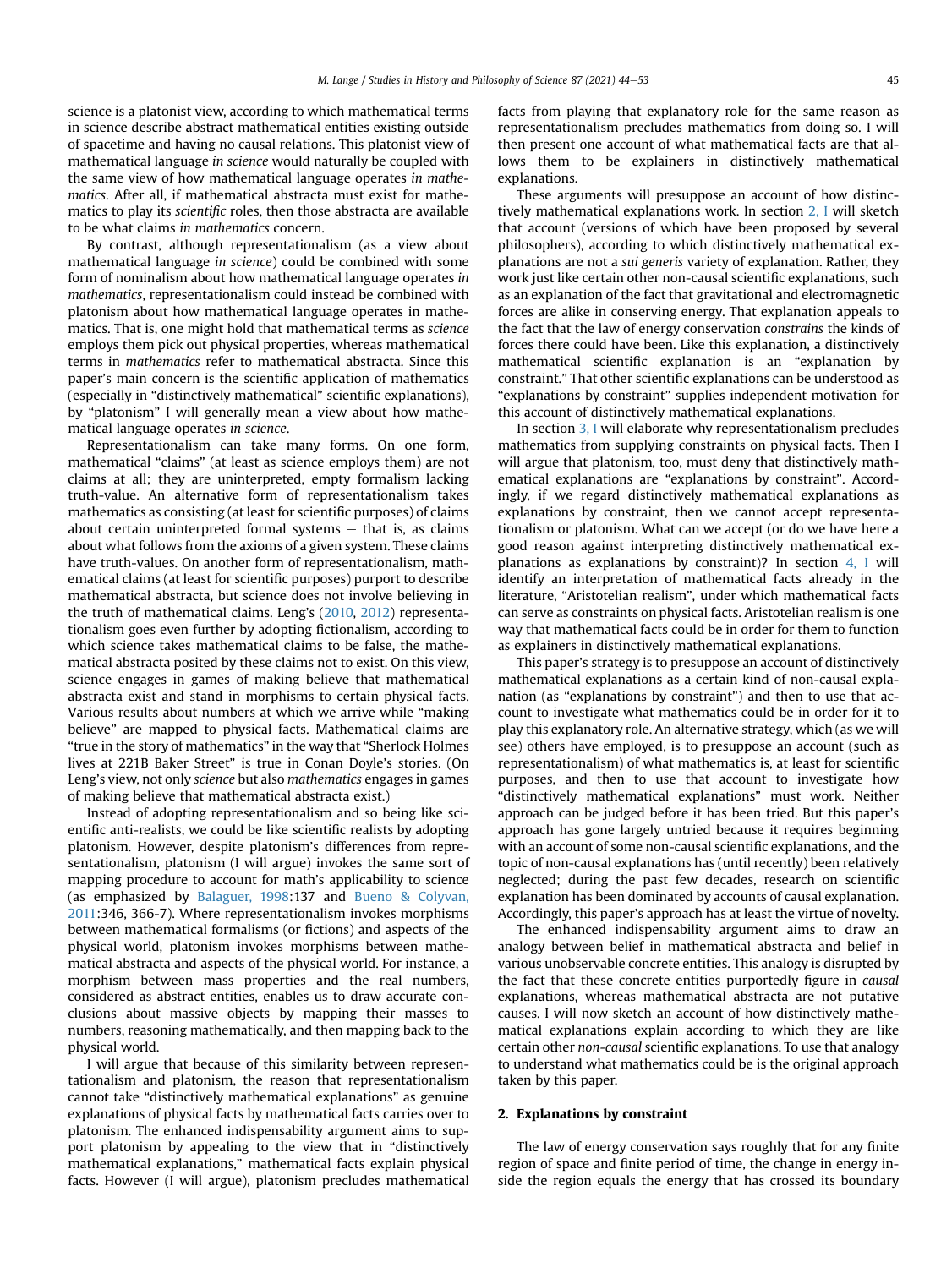during that period. Energy conservation follows from the various force laws (such as the laws of gravitation and electrostatics) and other dynamical laws (including that this inventory of force laws contains all of the force laws there are). But is this derivation explanatory? If so, the force laws are explanatorily prior to energy conservation; the fact that gravitational forces conserve energy is due partly to the gravitational force law, and the fact that electrostatic forces conserve energy is due partly to the electrostatic force law. It is a coincidence that both forces conserve energy.

Alternatively, that both forces conserve energy is no coincidence if energy conservation constrains the kinds of forces there could have been so that only forces that conserve energy are possible. Then energy conservation is explanatorily prior to the force laws rather than the other way around. The conservation law is the common reason why both gravitational and electrostatic forces conserve energy. [Lange \(2017\)](#page-9-11) calls this an "explanation by constraint", and I will follow that approach here. [Huneman \(2018\)](#page-9-12) and [Morrison \(2018:](#page-9-13)210) characterize other laws, such as spacetime symmetry principles, $<sup>1</sup>$  $<sup>1</sup>$  $<sup>1</sup>$  as also serving as constraints in non-</sup> causal explanations.

The force laws possess a variety of necessity: "natural necessity". Their inventory deems certain hypothetical fundamental forces to be possible and others (e.g., an inverse-cube gravitational force) impossible. If the conservation laws of energy, momentum, etc. are constraints rather than coincidences, then they carve out a broader species of possibility; certain hypothetical kinds of forces covered by none of the actual force laws (and hence naturally impossible) nevertheless could have existed because they would have conserved these quantities. Energy is then conserved not as an upshot of the dynamical laws, but in a way that "transcends" ([Wigner 1972](#page-9-14):13) the particular dynamical laws there happen to be. Energy conservation then possesses a stronger variety of necessity than the force laws do. This is the crucial similarity between energy conservation and mathematical facts (e.g., that 23 is not evenly divisible by 3): though energy conservation's necessity (as a constraint) is not as strong as mathematical necessity, it is stronger than ordinary natural necessity, just as mathematical facts possess a variety of necessity stronger than natural necessity. They can constrain, too.

[Lange \(2017\)](#page-9-11) distinguishes "constraints" from "coincidences" in terms of counterfactual conditionals. If energy conservation is a coincidence of the force laws, then energy conservation might not still have held, had the force laws been different. The conservation law depends on the force laws. By contrast, if energy conservation is a constraint, then energy conservation would still have held, even if the force laws had been different. As a constraint, energy conservation is not dependent on the particular force laws there happen to be. Rather, it limits the force laws there could have been. Mathematical facts are also constraints: 23 would still have been indivisible evenly by 3, even if the force laws had been different.

On this picture, an "explanation by constraint" explains by providing information about how the explanandum is required by constraints on causal processes and hence is necessary in a stronger way than causal powers could render it. If energy conservation is a constraint, then a phenomenon it explains is not due to any causal factors, but rather is inevitable considering the framework within which any cause must act. This "must" involves a stronger variety of necessity than ordinary natural necessity. A "distinctively mathematical explanation" is (I propose) just an "explanation by constraint" where the constraint is a mathematical fact. Mother's attempts to distribute 23 strawberries evenly among 3 children would still have failed even if she had used different strawberry  $distribution$  mechanisms  $-$  indeed, even naturally impossible ones. This distinctively mathematical explanation does not explain as causal explanations do (namely, by supplying information about causal relations), but rather by revealing Mother's failure to have been more inevitable than the inventory of causal powers could render it.

By regarding distinctively mathematical explanations as "explanations by constraint," we avoid treating them in an ad hoc fashion. The explanation of Mother's failure proceeds in the same way as energy conservation's explanation of our failure to do certain things. For instance ([Lange, 2017:](#page-9-11)51), we have never been able to discover or create an incompressible, non-viscous, homogeneous fluid that begins to circulate when placed at rest feeling no external forces (besides a uniformly downward pull). We have failed because such a fluid cannot begin to circulate, since doing so would violate energy conservation  $-$  just as Mother failed because her task was impossible.

[Lange \(2009](#page-9-15), [2017\)](#page-9-11) draws the analogy between mathematical facts and constraining conservation laws by positing a hierarchy of grades of necessity. Necessity is intuitively associated with inevitability, unavoidability – maximal persistence under counterfactual antecedents. Accordingly, each variety of necessity is possessed by a set of truths that is "stable" in that the set's members possess maximal counterfactual invariance: they would all still have held under every counterfactual antecedent under which they could (i.e., without contradiction) all still have held. More precisely (Lange says), a set of truths qualifies as "stable" exactly when it is deductively closed and in every conversational context, its members would still have obtained under any counterfactual antecedent that is logically consistent with each of them. The mathematical truths (together with the logical truths) form one stable set, the addition of the conservation laws (if the conservation laws are constraints) forms another, and the addition of the rest of the natural laws forms another.<sup>[2](#page-2-1)</sup> There is a 1-1 correspondence between the grades of necessity and the stable sets (that are "non-maximal," i.e., that do not include every fact). [Lange \(2009](#page-9-15): 37-8; 2017:78) proves that the stable sets must form a nested hierarchy: for any two stable sets, one must be a proper subset of the other. A smaller stable set's members, having a broader range of counterfactual invariance associated with their stability, possess a stronger variety of necessity.

This account identifies what makes the mathematical facts like constraining conservation laws, allowing them to play analogous explanatory roles. The counterfactuals associated with their status as constraints (namely, that both the conservation laws and the mathematical facts would still have held, had the force laws been different) are among the counterfactuals that render the corresponding sets "stable" and that are associated with their members' especially strong varieties of necessity. Let's now see what mathematical facts could be (or cannot be) in order for "distinctively mathematical explanations" to be explanations by constraint.

<span id="page-2-0"></span> $1$  The spacetime symmetry principles include, for example, that the laws are invariant under arbitrary spatial and temporal displacements. Einstein's principle of relativity is another spacetime symmetry principle. Spacetime symmetries are often thought to non-causally explain the great conservation laws and the special relativistic length contractions and time dilations. These would be "explanations by constraint". That spacetime symmetries are constraints rather than coincidences is Penrose's point in characterizing Einstein's insight as "that one should take relativity as a principle rather than as a seemingly accidental consequence of other laws" ([1987:](#page-9-16)24) and Wigner's point in saying that these symmetries are not "based on the existence of specific types of interaction" (1964:958).

<span id="page-2-1"></span> $^{\rm 2}$  Perhaps there are stable sets that include some but not all of the mathematical truths. [Lange \(2009:](#page-9-15)78) considers this briefly. All that this paper needs is that the mathematical truths (together with the logical truths) form one stable set that omits the natural laws.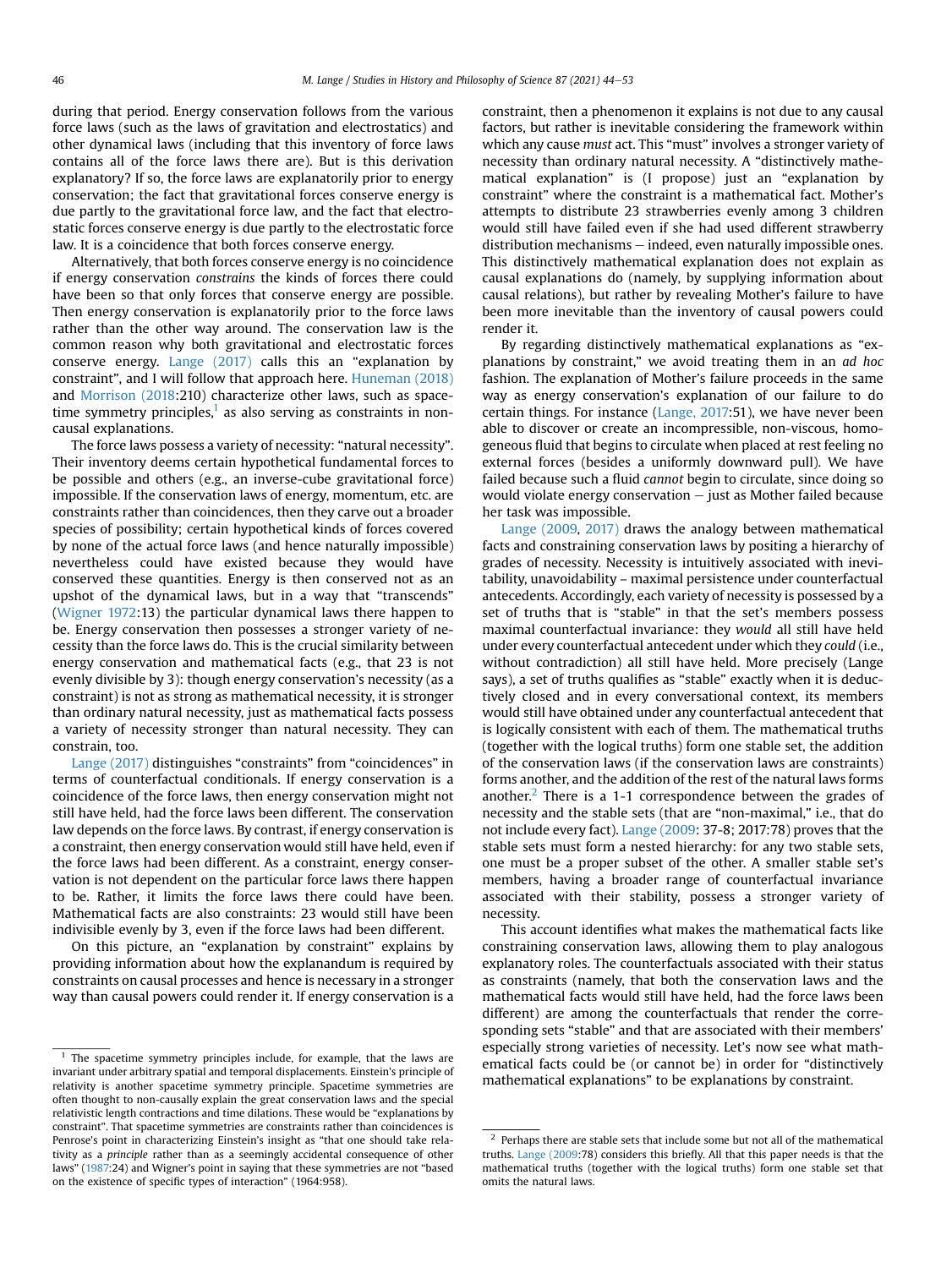#### <span id="page-3-0"></span>3. Against representationalism and platonism

According to representationalism, mathematics functions as a device for representing physical facts. On this view, I will now argue, mathematics does not supply its own facts that (perhaps in combination with physical facts) explain facts about the physical world.

On one version of representationalism (recalling section [1\)](#page-0-0), mathematical "claims" have no truth-values because they are uninterpreted formalism. Since they do not state facts, they cannot state facts that (partly) explain why some physical fact obtains. (Of course, mathematics can nevertheless figure in an explanation in the same way as it figures in other scientific work: by assisting us in picking out a physical fact and inferring from it. But none of that involves mathematical facts explaining.) On other versions of representationalism, mathematical claims have truth-values either because they are claims about what an uninterpreted formal system's axioms entail or because they are false but true "in the story of mathematics." Nevertheless, on either of these alternatives, mathematics fails to supply its own facts that (partly) explain physical facts because neither a fact about an uninterpreted formalism nor a fact in a fiction concerns the physical world. Neither what happens in a fiction nor what happens "in" an uninterpreted formalism can be even partly responsible for what happens in the physical world; in particular, neither can constrain the physical world.

The reason that representationalism cannot regard mathematical facts as constraints is that representationalism takes mathematics as functioning in science solely to refer to physical properties, and this role does not give mathematics itself the power to constrain what it refers to. That is, representationalism takes mathematics to operate in science as a "map", and maps (while telling us about what they map) do not help to explain why what they map is as it is. A city map, for instance, does not help to explain why the city's street grid is what it is. Rather, the street grid helps to determine what a map must be like in order to represent that grid accurately. The features of a map do not impose constraints (in section [2](#page-1-0)'s sense) on the features of the world being mapped, whether by "the features of a map" we mean the features themselves (which have no truth-value) or truths about the map or what is true "in the story of the map". A city map does not have the power to make the city conform to it. According to representationalism, some bit of mathematics is either suitable or not for representing some aspect of the world (and this function exhausts its scientific role), but that bit of mathematics does not make the world be such that the mathematics is suitable for representing it.<sup>3</sup>

Representationalists themselves generally recognize and embrace this argument and its conclusion that mathematics cannot explain physical facts. For instance, [Strevens \(2018:115\)](#page-9-17) endorses representationalism and holds that for mathematics to constrain physical facts is "incompatible with representationalism, on which mathematics has no power to constrain what laws there can be. (The representationalist holds that our representations of the laws must conform to mathematical principles because the principles are built into our system of representation, not because they are built into the world.)" It is our representations of the world that must conform to math, rather than the world being constrained by mathematical facts having greater necessity than the ordinary causal laws. Accordingly, Strevens denies that mathematical facts (even partly) explain physical facts. For instance, [Strevens](#page-9-17) [\(2018:100\)](#page-9-17) holds that Euler's theorem does not (partly) explain why no one has ever crossed the Königsberg arrangement of bridges. Rather, the explaining is done by some non-mathematical fact about the bridges that is represented mathematically: "There is something non-mathematical about the bridges of Königsberg that renders them untraversable; that non-mathematical fact is represented by Euler's theorem and so – eliding; conflating; metonymizing – we say that the failure of any attempt at traversal is 'because of' Euler's theorem itself."

My approach (recalling section [1](#page-0-0)) is the opposite of Strevens's. He begins with an account of what mathematics is (for the purposes of science) – representationalism  $-$  and from that account he draws conclusions about whether mathematics explains physical facts. Conversely, I begin from a picture of how mathematics explains physical facts (namely, by constraining them in the same way as many scientists have regarded conservation laws as doing). From that picture, I aim to infer what mathematics could be (for the purposes of science). Thus, whereas Strevens concludes from representationalism that mathematics does not explain physical facts, I reject representationalism as failing to do justice to distinctively mathematical explanations.<sup>[4](#page-3-2)</sup>

Here is another way to capture the idea that mathematics, as merely a representational device, is too detached from the physical world to (partly) explain facts about it. I suggest that for fact F to (partly) explain fact G, nothing can pose an in principle bar to its being the case that had F not obtained, then G would (or, at least, might) not have obtained. That is, if it is in principle impossible for a difference in F's holding to make a difference to G's holding, then F cannot (partly) explain  $G<sup>5</sup>$  $G<sup>5</sup>$  $G<sup>5</sup>$  For instance, consider causal explanation: there is no in principle bar to the counterfactual dependence of one event on another or on a law of nature. Of course, a given effect may not in fact be counterfactually dependent on its cause because in the absence of the actual cause, a backup would have stepped in to cause the effect. Nevertheless, there might have been no backup, so it is not in principle impossible for the effect to

<span id="page-3-1"></span><sup>&</sup>lt;sup>3</sup> [Saatsi \(2011:](#page-9-18)146) likewise argues for the explanatory impotence of mathematics under representationalism on the grounds that maps, although allowing us to infer to various features of what they map, do not explain why what they map is the way it is: "In as far as Euclidean geometry in mathematics correctly represents the structure of physical space, we can use the former to infer facts about the latter, just as we can use an accurate map to infer facts about the surrounding topography, say. But facts about physical space are not thereby explained by mathematics, any more than facts about surrounding topography are explained by the map."

<span id="page-3-2"></span><sup>4</sup> [Bueno and Colyvan \(2011\)](#page-9-6) make a similar point (without appealing to "explanation by constraint"): the mapping account (as they term "representationalism") cannot allow mathematics to explain physical facts since "it is hard to see how a mere representational system can provide explanations and yet that is the only role mathematics is allowed to play in the mapping account" (p. 351). "According to the mapping account, mathematics is a mere representational tool, and any explanation that drops out of the mathematics must be just standing proxy for the real physical explanation. ... The street map does not explain  $-$  facts about the city do" (p. 371). But unlike Strevens, Bueno and Colyvan want to leave room for mathematics to explain. They believe their enriched version of the mapping account (which they term the "inferentialist conception" of the application of mathematics) does so. I do not see how their approach does better, since (as [Batterman \(2010:](#page-9-19)9) emphasizes) it sees mathematics as serving science only through mappings.

<span id="page-3-3"></span><sup>5</sup> I am not proposing that for F to (partly) explain G, it is necessary (or sufficient) that had F not obtained, G would not have obtained. [Baron \(2016:](#page-9-20)372) seemingly maintains that if F figures in G's explanation, then the truth of "Had  $\sim$ F, then  $\sim$  G' is necessary and sufficient for F to be serving not merely as a representational device, but as positing real entities. This is similar to my proposal but not the same. My proposal does not demand G's counterfactual dependence on F, but merely that nothing in principle preclude G's counterfactual dependence on F. My proposal presents this condition as necessary (rather than necessary and sufficient, if F figures in G's explanation) for F to play more than a representational role. Baron's apparent proposal seems too strong since F can (partly) explain G (not serving merely as a representational device) without "Had  $\sim$  F then  $\sim$  G" holding, as when a backup to F would have caused G had  $\sim$  F. My proposal allows this, as long as there is nothing in principle precluding G's counterfactual dependence on F (e.g., precluding the absence of a backup). (Note that the counterfactual antecedent is simply "Had  $\sim$  F"; it does not posit some more specific alternative to F.)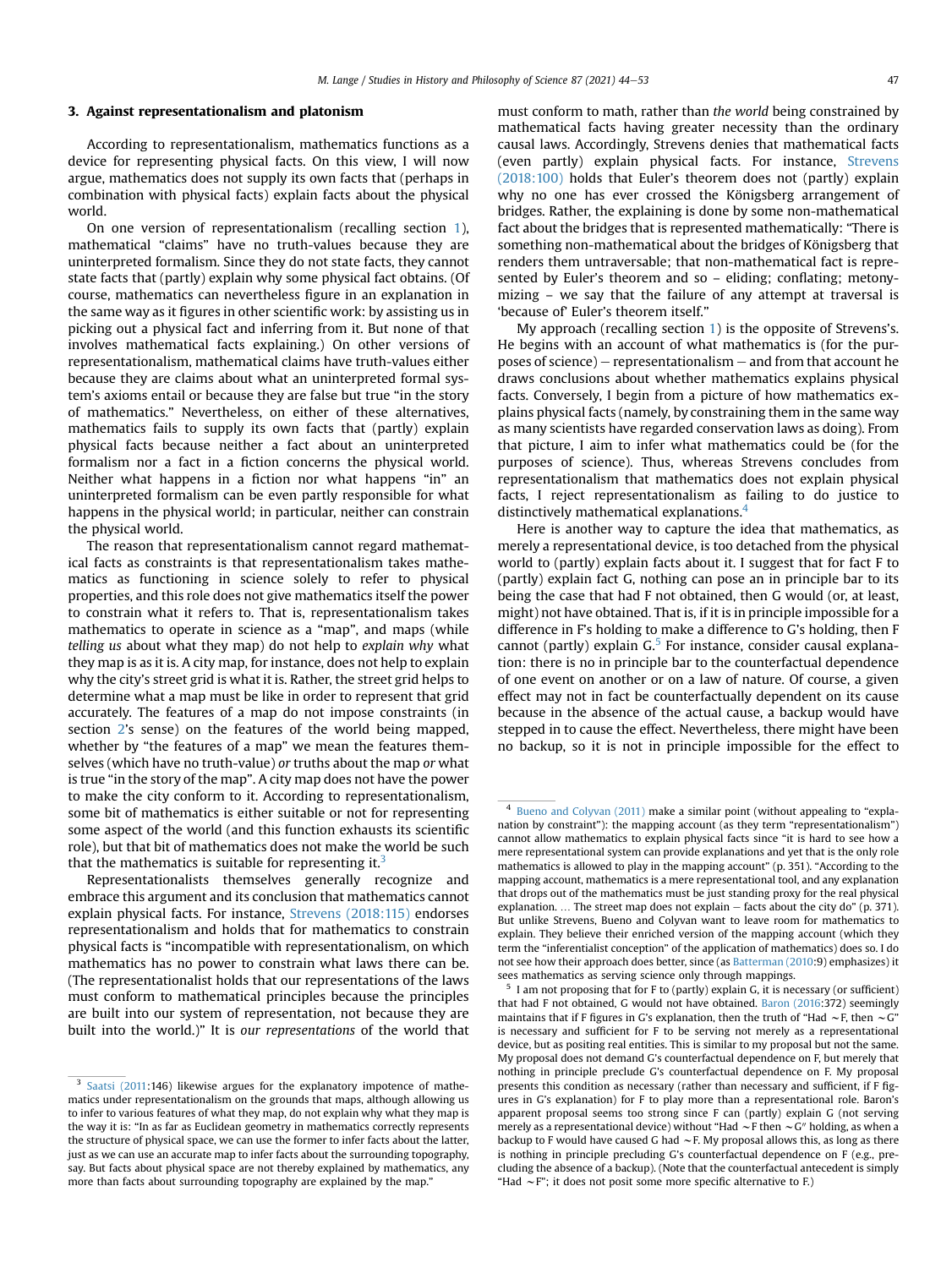counterfactually depend on its cause. Thus, the above "counterfactual test" poses no obstacle to a causal explanation  $-$  for instance, to the masses of the bodies placed at the ends of the two arms of a see-saw, the lengths of those arms, and Archimedes' law of the lever (and various background conditions) explaining why the see-saw tips to one side (rather than balancing or tipping to the other side).

Crucially, this counterfactual test also applies to non-causal explanation  $-$  e.g., to "explanation by constraint." Suppose that the energy conservation law is a constraint, possessing stronger necessity than a given force law. Had energy conservation not been a law, it would not have been there to constrain the various forces to conserve energy, so energy might not have been conserved by some interaction. Thus, the counterfactual test does not preclude energy conservation (as a constraint) from explaining why the various force laws conserve energy. However, if energy conservation is a constraint, then the counterfactual test precludes the force laws from (partly) explaining energy conservation. As a constraint (in section [2](#page-1-0)'s sense), energy conservation's greater modal strength than the force laws possess ensures that energy would still have been conserved, even if the force laws had been different. Energy conservation's counterfactual dependence on a force law is in principle impossible when energy conservation is a constraint. So if energy conservation is a constraint, the counterfactual test rightly precludes the constraint's being (partly) explained by what it constrains.

How does the counterfactual test apply to a mathematical fact's "explaining by constraint"? Consider the conditional: Had 23 been divisible evenly by 3, then Mother would have successfully divided her 23 strawberries evenly among her 3 children. $6$  I regard this conditional as non-trivially true.<sup>[7](#page-4-1)</sup> So the counterfactual test does not preclude the fact that 23 is divisible evenly by 3 from explaining why Mother fails to divide her 23 strawberries evenly among her 3 children.

But representationalism does not allow this conditional to be non-trivially true, and so (as I argued earlier) representationalism deems mathematics unable to (partly) explain physical facts.

<span id="page-4-1"></span> $7$  Of course, this conditional's antecedent posits a mathematical impossibility. Although standard counterfactual semantics deems all countermathematicals to be vacuously (i.e., trivially) true because there are no possible worlds where the antecedent holds [\(Lewis, 1986:](#page-9-22)111), some philosophers have recently argued that there are non-trivially true countermathematicals and have proposed semantics accommodating them (e.g., [Baron \(2016\)](#page-9-20), [Baron et al. \(2017:](#page-9-8)18), [Jenny \(2018\),](#page-9-23) and references therein). Other philosophers (e.g., [Schaffer, 2016\)](#page-9-24) presuppose that such counterfactuals are non-trivial without offering any semantics. Mathematicians often treat countermathematicals as non-trivial. (For example, [Gardner \(1960](#page-9-25):154) writes, "If pi could be expressed as a rational fraction or as the root of a first- or second-degree equation, then it would be possible, with compass and straightedge, to construct a straight line exactly equal to the circumference of a circle.")Some readers will not countenance regarding counterfactuals such as "Had there been finitely many numbers, then there would have been finitely many prime numbers" and "Had there been finitely many prime numbers, then there would have been a largest prime" as non-trivially true. To these readers, I say: The non-triviality of these countermathematicals is presupposed in this paper only in using the "counterfactual test" as an additional argument that representationalism and platonism cannot (whereas Aristotelian realism can) account for the role that mathematical truths play as "constraints" in distinctively mathematical explanations. You may stick to the other arguments I give for this conclusion  $-$  arguments that do not appeal to countermathematicals' non-triviality.

According to representationalism, mathematics is scientifically useful because of a morphism between the mathematical apparatus and physical facts. Had the mathematical apparatus been different, the morphism would not have held; that is, had the apparatus been different, then it would no longer have been wellsuited to representing the physical world. The physical world would have been no different. After all, had a city map depicted the street grid differently from the way it actually does, then the grid being mapped would have been no different (since the map has no power to make the city conform to it). The map would simply not have been useful; it would have been inaccurate. Accordingly, take a form of representationalism that construes "Had 23 been divisible evenly by 3" as "Had it been 'true in the story of mathematics' that 23 is divisible evenly by 3." (Or take a form of representationalism that construes this counterfactual antecedent as positing that the given formalism's axioms entail that 23 is divisible evenly by 3.) Such a view must say that had 23 been divisible evenly by 3, then the mathematical apparatus would not have been useful (as least as science actually employs it); making believe that the "story of mathematics" is true (or using the formalism to represent physical facts) would not have been empirically successful.<sup>[8](#page-4-2)</sup>

[Baron et al. \(2017\)](#page-9-8) provide a useful comparison with (and contrast to) my argument above. For mathematics to (partly) explain some physical fact, my "counterfactual test" does not require any counterfactual conditional to be true, but requires merely that there be no in principle bar to its being the case that had the mathematics doing the explaining been different, then the physical explanandum would have been different. Baron et al. require that such a conditional obtain for the corresponding explanation to hold; they see these conditionals as "implicated in extra-mathematical explanations" (p. 6), i.e., in "the explanation of physical facts (in part) by mathematical facts" (p. 1). For example, they maintain that for the cicada fact to be explained by facts about primality, it must be the case that "If, in addition to 13 and 1, 13 had the factors 2 and 6, North American periodical cicadas would not have 13-year life cycles" since having prime life cycles is the optimal way to avoid predation by predators with periodical life cycles and 13 would not then have been prime (p. 6). Baron et al. endorse both this explanation and such counterfactuals. I agree with them that such conditionals require that under the conditional's antecedent, the morphism would still have held:

...[I]n order for changes within mathematics to ramify into the physical world, there must be some link between the mathematical and physical structures such that a change to the mathematical structure implies a corresponding change in the physical structure. This link must be held fixed as part of the counterfactual supposition in order for the mathematical twiddle to properly ramify. The link that we propose to hold fixed is a morphism. The broad idea is that mathematical systems and physical systems share particular structural features. . [H]olding fixed the fact that the mathematical structure maps the physical structure is enough to allow twiddles to the mathematics to ramify across to the physical system at issue. (p. 9)

<span id="page-4-0"></span><sup>6</sup> Some philosophers (e.g., [Jansson and Saatsi \(forthcoming\)](#page-9-21)) have proposed counterfactual accounts of non-causal explanations such as the strawberry example. However, these philosophers generally focus on counterfactuals such as "Had there been 24 strawberries rather than 23, then Mother would have been able to distribute them evenly," rather than antecedents that posit countermathematicals ("Had 23 been divisible by 3..."). Also Mother's failure may counterfactually depend on a mathematical fact that does not help explain her failure: Had 20 been divisible by 3, then 23 would have been divisible by 3 and so Mother would have been able to distribute them evenly.

<span id="page-4-2"></span><sup>8</sup> The counterfactual "Had 23 been divisible evenly by 3, then Mother would have succeeded in dividing 23 strawberries evenly among 3 children" fails even more quickly on other versions of representationalism. If "23 is divisible evenly by 3" is empty formalism, then the antecedent is meaningless. If the antecedent is understood as "Had it been false that 23 is not divisible evenly by 3", then according to fictionalism, this antecedent is true and so the conditional is false since Mother actually fails to divide her strawberries evenly.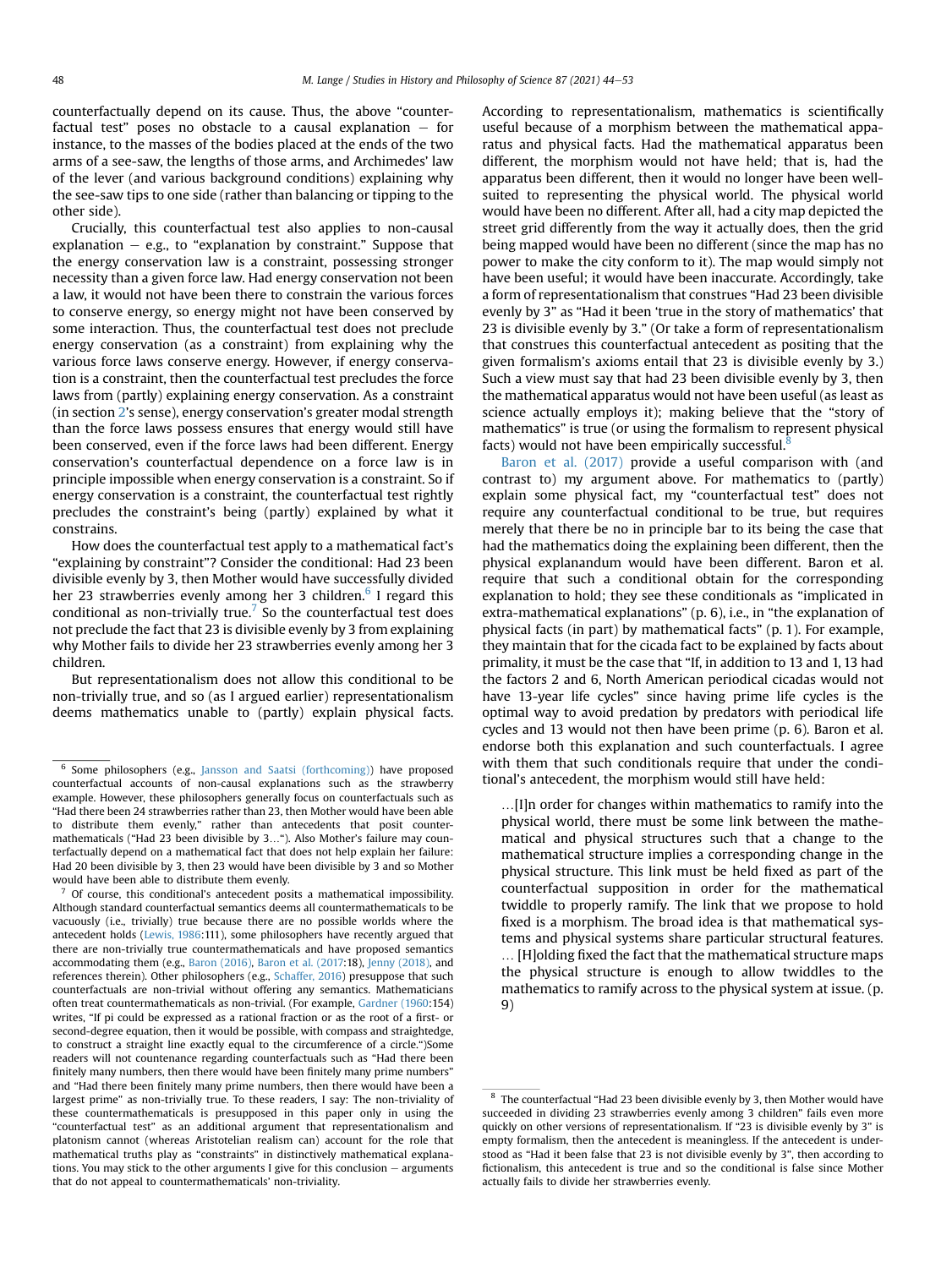Baron et al. aim to specify the "general procedure" by which we "evaluate" the conditionals that (they maintain) must be true for mathematics to explain physical facts (p. 6). They stipulate that the procedure "holds fixed" (p. 6) the morphism under the counterfactual antecedent. In this way, the procedure deems these conditionals true.

However (I say), for mathematics to explain a physical fact, the morphism should not have to be held fixed by stipulation. This comes too close simply to stipulating that mathematics is able to explain physical facts and that the physical facts are counterfactually dependent on the mathematics. The "mathematical twiddle" must ramify to physical facts not because of some ad hoc procedure for evaluating the conditional, but because there is an appropriate connection between the mathematics and the physical facts  $-$  a kind of connection that is invariant under the counterfactual antecedent. If that connection is supposed to be a morphism, then there should be a reason why that morphism is in fact invariant  $-$  a reason that applies in the same way to some other facts, determining whether or not they also are invariant. The morphism's invariance should not have had to be inserted expressly "by hand" into the procedure for evaluating the counterfactuals. Under representationalism (as I have just argued), the morphism is not invariant except under an artificial procedure stipulated as holding the morphism fixed.<sup>9</sup>

Baron et al. might reply that if platonism instead of representationalism turns out to be required for mathematical facts to explain physical facts, then (instead of remaining officially neutral on the existence of mathematical abstracta) Baron et al. would declare for platonism. But (I will now suggest) platonism faces exactly the same problem as representationalism does. Mathematical abstracta, even if they exist, would be too detached from the physical world to help explain facts about it. The realm of platonic entities is like the world of the story of mathematics. Just as what is true-in-the-story-of-mathematics cannot constrain the physical world, so likewise what is true in the platonic realm cannot constrain the physical world.

This argument can be expressed in terms of the "counterfactual test." Suppose platonism: the fact that 23 is not divisible by 3 is a fact about mathematical abstracta. This fact's standing apart from the physical world poses a bar in principle to its being the case that had this fact not obtained, then Mother would (or might) have been able to distribute her 23 strawberries evenly among her 3 children. Mother would still have failed even if mathematical abstracta had not existed or even if they had still existed but stood in different relations.<sup>10</sup>

Admittedly, platonism takes mathematical abstracta as standing in some relations to physical entities. For example, on ante rem structuralism, an arrangement of physical objects, such as a given baseball team's defensive arrangement on a given occasion, can "exemplify" a certain abstract structure ([Shapiro, 1997:](#page-9-26)99-100). But had that abstract structure possessed a different property, then the team's defense on the given occasion would not have exemplified it. The arrangement of the players on the field would have been no different; it would simply not have fit that abstractum. This is precisely analogous to the case with representationalism: had the representation been different, it would no longer have stood in a morphism to a given aspect of the physical world, and likewise had the given ante rem structure been different, it would no longer have been exemplified by a given aspect of the physical world.<sup>11</sup> Structuralists emphasize that "applying a branch of mathematics to a given target domain depends upon the target domain having a structure homomorphic to a structure treated by the mathematics being applied... We can then use ordinary mathematics to derive properties of this representing structure, and know that, under the representing homomorphism, they transfer to the target domain in the guise of synthetic descriptions" ([Resnik, 1992](#page-9-27):119, 122). Because morphisms play similar mediating roles in both platonism and representationalism, these two views are vulnerable to the same objection: neither can account for mathematics' explanatory role in science because the morphism would have broken down under the key counterfactual antecedent.

My point is a generalization of the challenges to platonism famously issued by [Benacerraf \(1973\)](#page-9-28) and [Field \(1989\).](#page-9-29) Benacerraf argued that it is mysterious how we could know about mathematical abstracta because we are not in causal contact with them. By comparison, I am arguing that it mysterious how mathematical abstracta could constrain (and thereby explain) physical facts when

<span id="page-5-0"></span> $9$  Parallel argument: Suppose that the match's remaining unlit is explained partly by its remaining unstruck. Suppose that this explanation is bound up with the truth of "Had the match been struck, then it would have lit." Then the fact (required by this conditional's truth) that the match would still have been surrounded by oxygen, had it been struck, must be true not by stipulation, but rather because the match's being oxygenated earns its truth under that counterfactual antecedent in the same way as the match's being lit earns its truth under this antecedent. This is, after all, the motivation for using possible worlds to resolve [Goodman](#page-9-30)'s (1947) cotenability problem.

<span id="page-5-1"></span><sup>&</sup>lt;sup>10</sup> [Baker \(2003\)](#page-9-31) lists philosophers holding that physical explananda would have been no different, had mathematical abstracta been different or nonexistent. [Armstrong \(1978:](#page-9-32)68) joins them: "Is it not clear that  $a$ 's whiteness is not determined by a's relationship with a transcendent entity? Perform the usual thoughtexperiment and consider a without the Form of Whiteness. It seems obvious that a might still be white" (cf. [Field, 1989:](#page-9-29)238). [Baker \(2003\)](#page-9-31) and [Baron \(2016](#page-9-20):377) see the "intuition" that a physical explanandum would have been no different, had mathematical abstracta been different or nonexistent, as begging the question against platonism. I do not see this as a mere intuition; I have argued for it, by analogy with facts about what is true "in the story of mathematics" (or what an uninterpreted formal system's axioms entail): Had the math fact been different, it's the morphism (rather than the physical explanandum) that would have been different, according to views (whether representationalist or platonist) employing morphisms to connect math facts to physical facts. A platonist who accepts that a physical explanandum would have been different, had some mathematical fact been different, cannot simply take platonism as underwriting this counterfactual dependence. The platonist must show how platonism can account for the physical explanandum's counterfactual dependence on mathematical facts.In any case, we do not have to appeal to the "counterfactual test", but only to the account of mathematical explanations as explanations by constraint, to insist that the platonist who regards mathematical facts as explaining physical facts must account for how facts about mathematical abstracta can "constrain" physical facts. Insofar as that account posits a novel kind of constraining (that is, unlike the way that symmetry principles and conservation laws constrain other laws), platonism is rendered less plausible. That is my main point here.Mary Leng suggested to me that platonism needs no morphism; Hume's principle suffices. I think Hume's principle supplies a morphism and (here comes the counterfactual) for 23 not to have been divisible by 3, Hume's principle would have to have broken down.

<span id="page-5-2"></span><sup>&</sup>lt;sup>11</sup> A similar argument applies to "heavy duty platonism" [\(Knowles, 2015](#page-9-33)), according to which physical magnitudes are fundamental relations between physical entities and numbers (as mathematical abstracta). On this view, numbers do not index physical properties, but rather help to constitute them. (For instance, being 10 kg just is bearing the mass-in-kg relation to 10.) No morphism needs to be added for numbers to apply to physical objects because a morphism has, in effect, already been baked into a given physical property; that property is a relation to a number. Therefore, had numbers been different (e.g., had 23 been divisible by 3), the properties that they help to constitute would have been different  $-$  in which case the mass property partly constituted by a given number would (or, at least, might) not still have been instantiated by the physical objects that actually instantiate the mass property partly constituted by that number. (This is analogous to the fact that had a given abstract structure possessed a different property, then the team's defense that actually exemplifies the given structure would – or, at least, might – not still have exemplified it.) For instance, had 10 been larger, the given object (that is actually 10 kg) would not have borne the mass-in-kg relation to 10. Likewise, had 23 been divisible by 3, Mother's aggregate of strawberries would no longer have borne the number-of-strawberries relation to 23, but it would still have been impossible for Mother to distribute her strawberries evenly among her children. The counterfactual test for mathematics to explain by constraint is therefore not passed.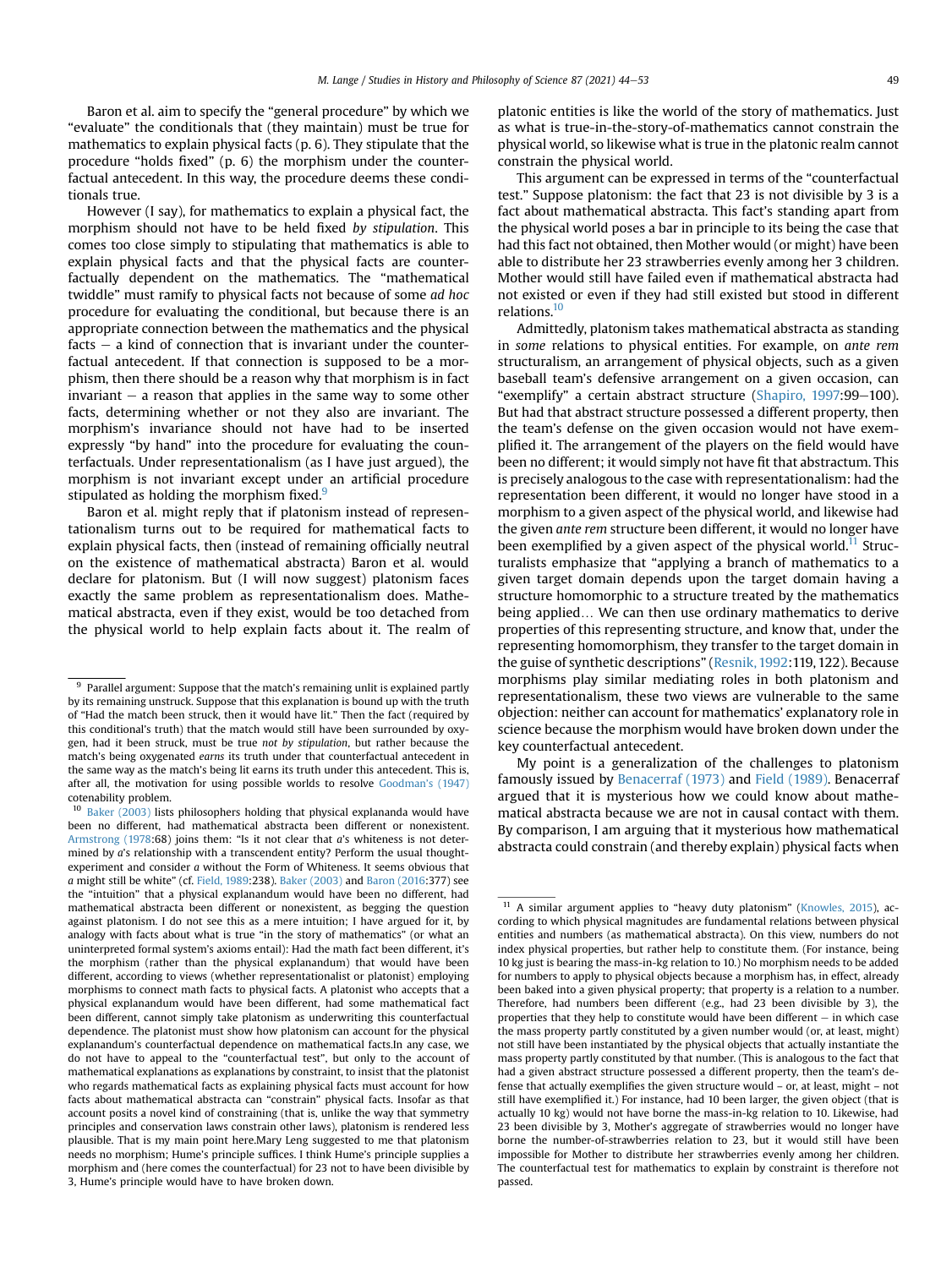there is no causal, nomological, constitutive, or similar connection between them. Field's challenge is that "it appears in principle impossible to explain" (p. 26) a correlation between facts about mathematical abstracta and our beliefs about mathematical abstracta (and that this in principle impossibility tends to undermine belief in them). By the same token, the correlation between facts about mathematical abstracta (such as that 23 is indivisible evenly by 3) and natural facts (that 23 strawberries are never divided evenly into 3 groups) seems equally mysterious. This "in principle impossibility" is reflected in the counterfactual test, which sees the mathematical abstracta's standing outside the physical world as in principle barring its being the case that had the mathematical abstracta 23 and 3 been different, then Mother would (or might) have fared differently. $12$ 

Symmetry principles (e.g., that the first-order laws are collectively invariant under an arbitrary spacetime displacement, i.e., under the replacement of s and t with  $s+\Delta s$  and  $t+\Delta t$ ) concern first-order laws of nature.<sup>[13](#page-6-2)</sup> So they are suited to constraining the firstorder laws (and they do so, if they have the right invariance under counterfactual antecedents). The same applies to conservation laws constraining dynamical laws. But it is difficult to see how facts about mathematical abstracta, even if they had the right invariance under counterfactual antecedents, could constrain facts about physical objects (i.e., could pass the counterfactual test). Both facts about mathematical abstracta and facts about representational schemes require morphisms to allow them to bear upon physical facts. These morphisms lack the modal strength required for mathematical facts to constrain; the morphisms would have broken under the key counterfactual antecedent in the counterfactual test.

Of course, we could reject "explanation by constraint" and try to find a different conception of how mathematical facts explain, at the risk of making their explanatory power sui generis rather than of the same kind as symmetry principles and conservation laws possess. Alternatively, we could find an account of what mathematics is about (for the purposes of science) that requires no independent morphism for mathematics to apply to the physical world and thereby allows mathematics to constrain physical facts. Let's try that.

#### <span id="page-6-0"></span>4. For Aristotelian realism

According to "Aristotelian realism" ([Bigelow, 1988](#page-9-34); [Forrest &](#page-9-35) [Armstrong, 1987](#page-9-35); [Franklin 2008](#page-9-36), [2014](#page-9-37)), mathematics concerns mathematical properties possessed by physical systems. Since mathematics directly concerns the physical world rather than representational schemes or mathematical abstracta, there is no obstacle to mathematical facts constraining that world. No morphism is needed to connect mathematics to the physical world, so the "counterfactual test" is passed: there is no morphism to fail under the key counterfactual antecedent. Mathematical truths are truths about the physical world and some of them possess an especially strong variety of necessity. Accordingly, they can constrain the physical world. $14$ 

To appreciate how mathematics explains under Aristotelian realism, consider how the version of Aristotelian realism about natural numbers given by [Forrest and Armstrong](#page-9-35)'s (1987) applies to Mother distributing her strawberries. The aggregate of strawberries stands contingently in a certain relation to the unit-making universal of being a strawberry. That relation, according to Forrest and Armstrong, is the number 23. Likewise, the aggregate of children stands contingently in a relation (3) to being a child. Those two relations (which, of course, are also instantiated by many other pairs of aggregates and unit-making universals) stand necessarily in a certain relation: indivisibility. That relation's holding is the fact that 23 is not evenly divisible by 3. That fact helps to explain Mother's failure to distribute her strawberries evenly (without cutting any) among her children. What is it about the aggregate of strawberries that prevents their being divided evenly among the children? Plainly, it is their standing in the 23 relation to being a strawberry. Appropriately, an aggregate of 23 jellybeans stands in the same relation to being a jellybean – and its doing so is what prevents its being divided evenly (without cutting any jellybeans) among the children. It is no coincidence that neither is divisible evenly among the children; they have something else in common that is responsible for this similarity. Likewise, what is it about the strawberries' standing in the 23 relation that makes their doing so preclude their being divided evenly among the children? Plainly, it is that the 23 relation stands necessarily in a certain relation (indivisibility) to 3. (Appropriately, this is the same relation in which 24 stands to 5, for instance.) In this way, the strongly necessary fact that 23 is indivisible by 3 can constrain Mother just as conservation laws can constrain the force laws.<sup>[15](#page-6-4)</sup>

Furthermore, the counterfactual test is passed. Just as Mother might have succeeded in distributing her strawberries evenly had she possessed different numbers of strawberries or children, so likewise she might have succeeded had 23 not stood in the relation of indivisibility to 3, since the strawberries' standing in the 23 relation to strawberryhood would then no longer have precluded their being divided evenly among 3 children. No morphism mediates between numbers and physical objects; the numbers are relations in which physical aggregates stand. So there is no opportunity for the morphism to break down, rather than the physical explanandum be different, under the key counterfactual antecedent. The intuitively plausible conditionals in the counterfactual test are thus vindicated.

Aristotelian realism thereby allows us to say what various philosophers want to say about mathematical explanations but what their official accounts (I have argued) preclude. For example, regarding a mathematical explanation of our failure to carry out a given construction with compass and straightedge, Leng ([2012](#page-9-10):990) says: "the explanation is explanatory because it shows an empirical phenomenon (our inability to find certain ruler/ compass constructions) to result from the general structural features of the situation. It enables us to see...the phenomenon as resulting from a necessity not just from bad luck or poor construction ... The explanation is explanatory ... because it shows a

<span id="page-6-1"></span><sup>&</sup>lt;sup>12</sup> Some platonists (e.g., [Brown, 2012\)](#page-9-38) agree that mathematical abstracta cannot explain.

<span id="page-6-2"></span>See note 1.

<span id="page-6-3"></span> $^{\rm 14}$  "Aristotelian realism" permits uninstantiated properties; as [Franklin \(2008](#page-9-36):105) says, this is a "Platonist or modal Aristotelianism", not a "strictly this-worldly Aristotelianism". It remains Aristotelian because some mathematical properties are literally possessed by physical things, even if it is contingent which of these properties are instantiated. Some mathematical truths about mathematical properties are necessary; they would hold whether or not the properties are instantiated. Also note that Aristotelian realism does not suggest that some mathematical truth is of interest only insofar as it has scientific utility.

<span id="page-6-4"></span><sup>15</sup> [Rosen \(2016:](#page-9-39)15) calls Forrest and Armstrong's view "eccentric". But Rosen describes their view as "that numbers and the rest are (despite appearances) concrete entities". On the contrary, Forrest and Armstrong identify numbers not with concrete entities, but rather with relations in which concrete entities stand to unitmaking universals. Likewise, [Pincock \(2013](#page-9-40):271) says that on Franklin's view, "mathematical entities are themselves part of the physical world" ([2013](#page-9-40):271) and "an inventory of the genuine constituents of the physical world reveals that these constituents include mathematical entities" [\(2012:](#page-9-41)4). Again, numbers on Franklin's view are properties, not concrete entities. (See also note 14.)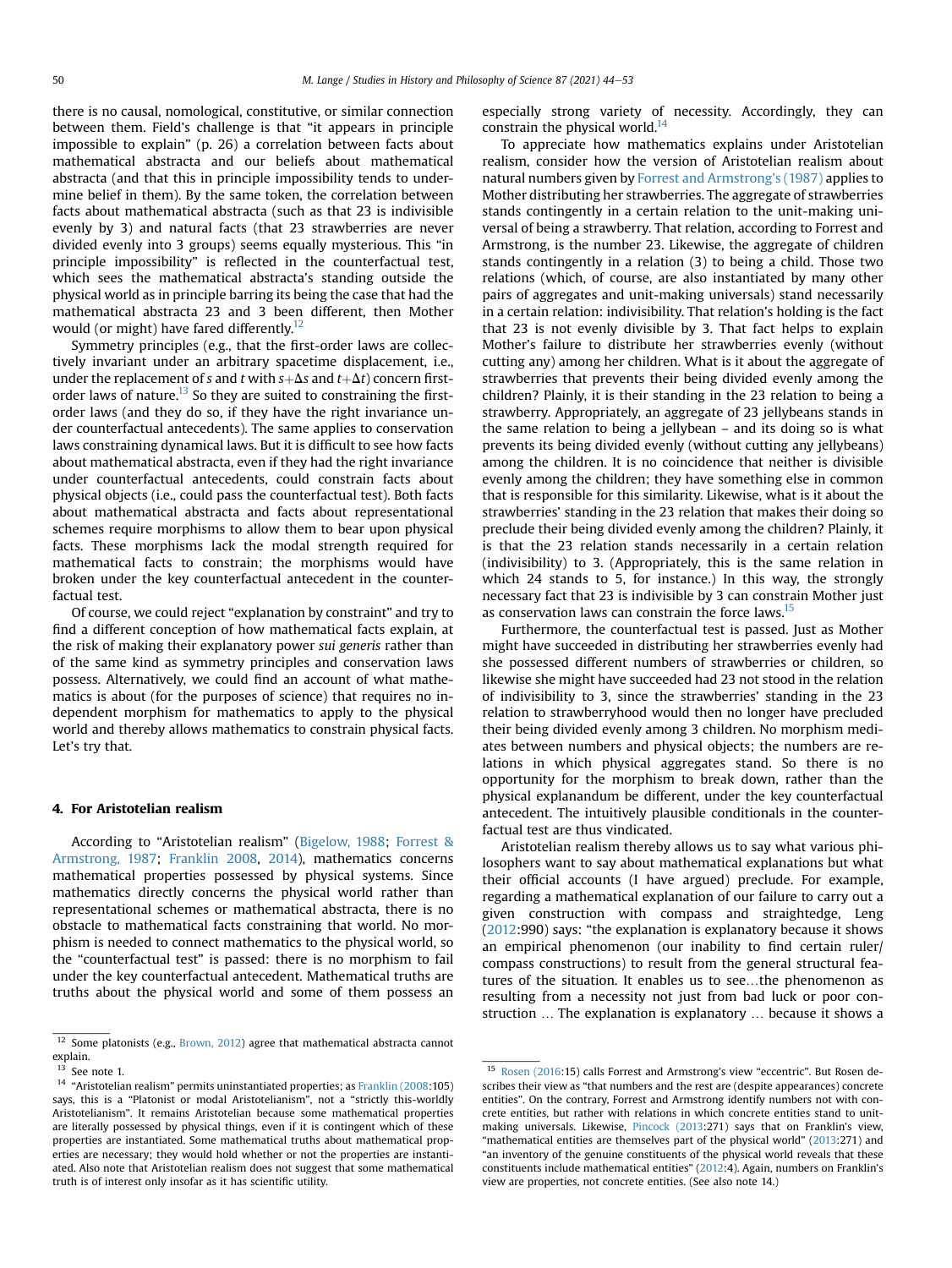number of particular empirical phenomena to result from purely structural features of the problem situation." I thoroughly agree. But Leng says that fictionalism can account for this explanation because we can deduce results in Euclidean geometry and then "transfer" those results to physical space though an "interpretation" of physical space as approximately Euclidean. (This "interpretation" is a morphism.) But although this procedure enables conclusions about physical space to be deduced, I have maintained that a fictional entity's possessing certain properties in its fiction cannot explain why we are unable to carry out a construction.<sup>16</sup> A fiction cannot constrain, and I have taken math to explain by constraining. Had the "Euclidean story" contained entities possessing different properties, the construction in physical space would still have been impossible, but Euclidean geometry would not have been a reliable means of deducing facts about physical space; the "interpretation" of physical space as approximately Euclidean would not have worked. To underwrite her understanding of how this mathematical explanation operates, Leng needs physical space (or objects therein, or relations among them) to possess (at least approximately) some property that mathematics describes as standing in various necessary relations. Only in that way can an empirical phenomenon result from "general structural features of the situa $tion" - the physical situation, having features described by$ mathematics.

Aristotelian realism characterizes mathematics as concerning mathematical properties possessed by physical systems and the necessary relations in which those properties stand. Physical systems are obviously the subjects of the examples that (we saw at the outset) philosophers have proposed of scientific explanations that work by citing mathematical facts (rather than by describing aspects of the world's causal history and relations). Therefore, Aristotelian realism is especially well-suited to dealing with the properties that tend to figure in these putative scientific explanations. Consider, for example, the proposed explanation of why no one ever managed to traverse a path crossing all of the bridges in the Königsberg arrangement exactly once. The explanation is that a necessary and sufficient conditions for a network's traversability is that it have zero or two nodes having an odd number of edges touching them (Euler's theorem) and that Königsberg's bridges have four nodes of odd degree, so it is impossible to traverse them, so no one did. As [Franklin \(2008:](#page-9-36)113) emphasizes, an Aristotelian realist regards Euler's theorem as a mathematical truth "both necessary and about reality" in supplying necessary and sufficient conditions for a physical system's traversability. Being nontraversable and having all four nodes of an odd degree are both properties of the bridge arrangement itself.

Aristotelian realism sidesteps a problem encountered by the enhanced indispensability argument for platonism. Critics of that argument have pointed out that claims involving particular natural numbers can be replaced in (e.g.) the strawberry explanation by their "nominalized equivalents" using first-order logic with identity. For instance, "there are 3 children" can be replaced by

 $\exists x \exists y \exists z (Cx \& Cy \& Cz \& x \neq y \& x \neq z \& y \neq z \& \forall w (Cw \rightarrow w$  $= x \vee w = y \vee w = z)$ 

(where C is the property of being a child). That 23 is indivisible by 3 likewise has a nominalized equivalent. These equivalents may be cumbersome, but they explain Mother's failure without invoking mathematical abstracta, so those abstracta are not indispensable for explanations. In defending the indispensability argument, [Baker](#page-9-42) [\(2017\)](#page-9-42) replies that although math is dispensable for deducing Mother's failure, it remains indispensable for explaining why she fails, since an explanation in mathematical terms possesses virtues (generality, topic-neutrality, and unification) favoring it over its rival without mathematics. [Knowles and Saatsi \(ms.\)](#page-9-43) reply that even if these virtues require mathematics, these virtues are purely pragmatic (in making the explanation more transparent to us) and so do not confirm that mathematical abstracta exist. I am not convinced that these virtues are purely pragmatic; perhaps they instead contribute to making the proposed explanation more plausible (as defenders of inference to the best explanation would insist). In that case, it is not obvious how to weigh the loss of parsimony brought by positing mathematical abstracta against the gain in these explanatory virtues, so as to evaluate which of the two rivals is, all things considered, the more plausible explanation.

Aristotelian realism sidesteps this problem because it raises no question about whether a candidate explanation positing additional entities (such as mathematical abstracta), though less parsimonious than its nominalized rival, repays this ontological investment with additional explanatory virtues, rendering it more plausible than its rival. Aristotelian realism posits no new mathematical abstracta: on Forrest and Armstrong's version, the fact that the aggregate of children stands in the 3 relation to the unit-making universal of being a child is not less parsimonious than its "nominalized equivalent", since neither of them posits mathematical abstracta. Of course, Aristotelian realism posits a relation between the unit-making universal and the aggregate of children. But the nominalized equivalent already invokes the property C of being a child (and no one denies that there is an aggregate of children). The "nominalized equivalent" simply expresses what it is for that aggregate to stand in the 3 relation to the property of being a child. $^{17}$ 

According to Aristotelian realism, there is no competition between the nominalized explanation and the mathematical explanation; they are not rivals. An explanation invoking the fact that 23 is indivisible by 3 names a relation in which the 3 relation and 23 relation necessarily stand, constraining aggregates standing in those two relations (to respective unit-making universals). [Knowles and Saatsi \(ms.\)](#page-9-43) consider whether Mother's failure could be explained without invoking 23's indivisibility by  $3 -$  by instead appealing to the fact that if there are 23 objects (expressed in nominalized terms), then it is impossible to divide them evenly into 3 sections (in nominalized terms). Aristotelian realism sees this "nominalized equivalent" as expressing what it is for the 3 relation and 23 relation to stand in the indivisibility relation, so this explanation is no rival to an explanation invoking the fact that 23 is indivisible by 3. Note that the "nominalized equivalent" still invokes the impossibility of dividing the objects evenly. That impossibility must transcend the causal powers there happen to be (it must be some stronger sort of impossibility) for this fact to explain Mother's failure, since Mother's failure is independent of the particular causal interactions involved in distributing the

<span id="page-7-0"></span><sup>&</sup>lt;sup>16</sup> Of course, a fictional entity could help us to communicate an explanation, as when we say that an electric field is like an invisible fluid between charges. But a fictional fluid cannot be responsible for an actual force. Likewise, we could use a fictional entity to pick out a structural property (possessed by the fictional entity in its story) that some physical entity possesses. But even if we find the fictional entity indispensable for picking out the structural property, nothing about the fiction is responsible for a physical fact.

<span id="page-7-1"></span> $^{17}\,$  This paper makes no attempt to address  $en$  passant the general problem of how to understand properties. On Aristotelian realism, mathematical properties are thought to pose no problems beyond the problems that other properties of physical systems already pose. So an account of how other, ordinary physical properties operate (e.g., in scientific explanations) should apply as well to mathematical properties (which are also properties of physical systems).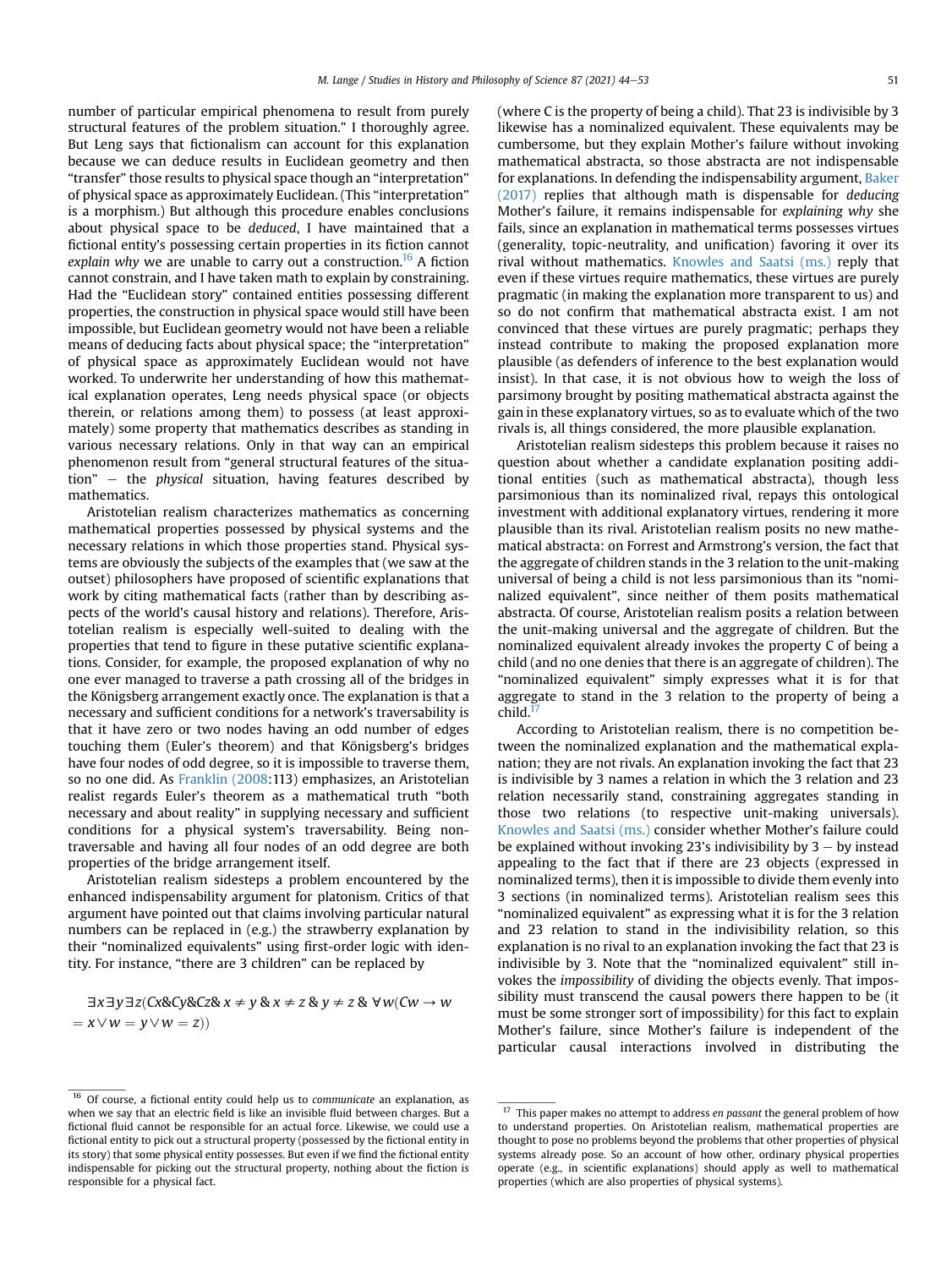strawberries. Any mathematically possible method of distributing strawberries, even one that is physically impossible (or involves non-spatiotemporal entities), would be constrained in the same way. This stronger modality is what powers distinctively mathematical explanations (when Aristotelian realism is combined with an account of distinctively mathematical explanations as "explanations by constraint").

The details of Forrest and Armstrong's proposal do not matter for my argument; perhaps a different version of Aristotelian realism would give a better account of natural numbers. But as long as natural numbers constitute properties (including relations) that aggregates of physical objects can possess (or stand in), there is no metaphysical gulf between facts about natural numbers and the physical facts targeted by distinctively mathematical explanations. Of course, facts about natural numbers are not the only mathematical facts figuring in distinctively mathematical explanations. But Aristotelian realism aims to construe these other mathematical facts as concerning properties of properties of...properties of natural numbers. If successful, Aristotelian realism can avoid the obstacles encountered by representationalism and platonism in accounting for the roles that these mathematical facts play in distinctively mathematical scientific explanations.<sup>18</sup>

Consider, for instance, the intermediate value theorem, which Colyvan  $(1998:321-2)$  cites as partly explaining why there are, at every moment in earth's history, two antipodal equatorial points at equal temperature. As long as every property figuring in the intermediate value theorem constitutes a property of a property of...a property of natural numbers, then since natural numbers are relations in which aggregates of physical objects stand, no metaphysical gulf must be crossed for the intermediate value theorem to partly explain some fact about physical objects. That is, there is no in principle obstacle to its being the case that had the intermediate value theorem not held, there might not have been (at every moment during earth's history) two antipodal equatorial points at equal temperature.

My aim is to show how Aristotelian realism avoids those obstacles, not to argue that Aristotelian realism is the only view that does so<sup>19</sup> – and certainly not to give a full-blown defense of Aristotelian realism. My main point in bringing up Aristotelian realism is to argue that there is at least one account of how mathematics operates in science that avoids the difficulties for other accounts that we saw in previous sections; if we could identify no account that holds the promise of avoiding those difficulties, then we would have some reason to believe that our understanding of these alleged difficulties is mistaken.

However, it is noteworthy that on Aristotelian realism together with my account of distinctively mathematical explanations as "explanations by constraint", mathematical facts playing no role in the scientific explanation of any physical fact still have to obtain in order for the mathematical facts that do figure in some distinctively mathematical explanations to possess the necessity empowering them to play their explanatory roles. For instance, suppose that N is a mathematical fact figuring in no scientific explanation. Perhaps N is an equation giving the sum of two natural numbers so ridiculously large that they figure in no scientific explanation. Let's now show that even though N figures in no scientific explanations, N must obtain in order for the fact that 23 is indivisible evenly by 3 to serve as a constraint in scientific explanations. Indeed, N's truth must possess the same necessity as the fact that 23 is indivisible evenly by 3; that is, N must also be a constraint.

In order for the fact that 23 is indivisible evenly by 3 to be a constraint, it must (according to section [2\)](#page-1-0) belong to a (nonmaximal) stable set. That is, the fact must belong to a deductively closed (non-maximal) set of truths the members of which collectively possess maximal counterfactual invariance: in every conversational context, its members would still have obtained under any counterfactual antecedent that is logically consistent with each of them. Suppose for the sake of reductio that N does not belong to any such set and so does not possess the same necessity as the fact that 23 is indivisible evenly by 3. Then for a given such set to be stable, it must be the case that in every conversational context, 23 would still have been indivisible evenly by 3 even if  $\sim$  N had been the case. But in some contexts, this conditional is not true; once one fact about mathematical sums, even a very large one, is posited to have been different, then (in some contexts) any other sum might also have been different. Hence, for the fact that 23 is indivisible evenly by 3 to belong to a non-maximal stable set and hence be a constraint, N must also be a constraint.

To help clarify this argument, let me give an analogous argument concerning natural necessity rather than mathematical necessity. Consider Coulomb's law giving the mutual electrostatic repulsion of any two point-charges. Suppose that as it happens, there never are any point-charges of exactly 1.23456789 statcoulombs. Had there been two such point-charges but their mutual electrostatic repulsion not conformed to Coulomb's law, then Coulomb's law would not have held. With Coulomb's law gone, there would have been no reason for other pairs of point-charges still to accord with Coulomb's law – just as had one addition equation been different, no other addition equation would have been safe. Hence, there is no non-maximal stable set containing the consequences of Coulomb's law for the actually instantiated values of electric charge but not containing the consequences of Coulomb's law for the values of electric charge that are not actually instantiated. In the same way, there is no non-maximal stable set containing the fact that 23 is indivisible evenly by 3 but not also containing N.

Thus, if Aristotelian realism can cover various mathematical facts involving properties never possessed by (aggregates of) physical objects, then even if those facts do not themselves figure in any distinctively mathematical explanations, they could still be required by the mathematical facts that do figure in those explanations.

## 5. Conclusion

I have argued that for "distinctively mathematical explanations" to be explanations by constraint, mathematical language cannot operate in science as representationalism or platonism describes. It can operate as Aristotelian realism describes. That is because Aristotelian realism enables mathematics to apply to the physical world without a morphism's mediation. Aristotelian realism portrays mathematical facts as concerning properties of physical entities (or properties of those properties, or...).

My argument has assumed that the role played by mathematical facts in distinctively mathematical explanations is like the role played (according to many scientists) by conservation laws (among

<span id="page-8-0"></span><sup>18</sup> [Bigelow \(1988\)](#page-9-34), [Forrest & Armstrong, 1987,](#page-9-35) and [Franklin \(2014\)](#page-9-37) all examine how an Aristotelian realist account of natural numbers could be extended to other parts of mathematics: rational numbers, negative numbers, complex numbers, geometry, graph theory, operations research,.. I will not examine these proposals, since my purpose is not to give a full defense of Aristotelian realism, but merely to show that it holds promise for avoiding the obstacles (elaborated in previous sections) encountered by other accounts of mathematics' role in distinctively mathematical explanations (understood as "explanations by constraint").

<span id="page-8-1"></span> $19$  For example, on some elaborations of the view that mathematical facts are facts about what logically follows from given uninterpreted axioms, no morphism is needed. Rather, a mathematical fact is a narrowly logically necessary truth. Such necessities are constraints; they form a stable set. They explain by constraint. (Other elaborations are versions of representationalism, requiring a physical system to instantiate the axioms.)